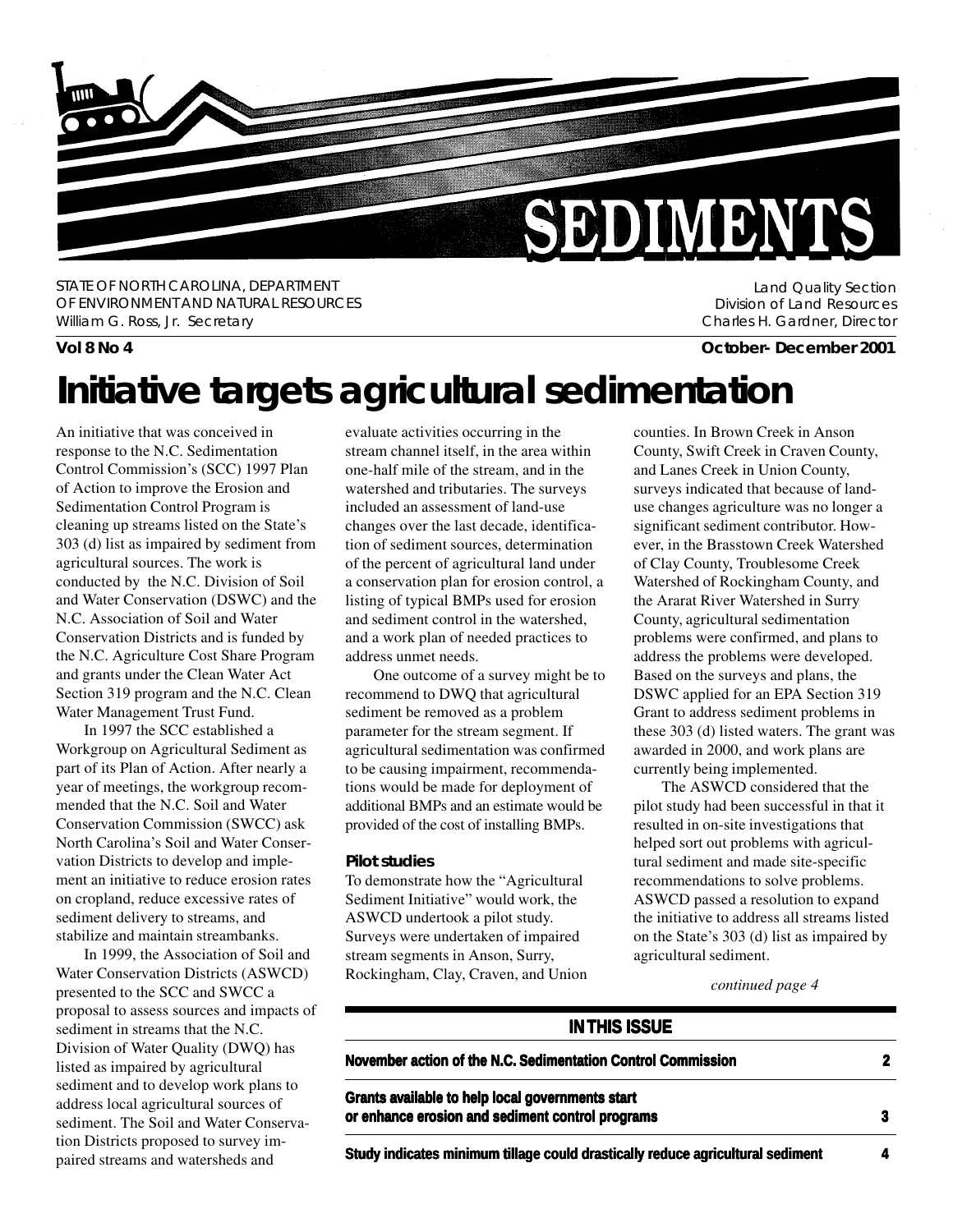# **November action of the N.C. Sedimentation Control Commission**

At its regular meeting on Nov 15, 2001, the N.C. Sedimentation Control Commission (SCC) took the following action:

■ Voted to continue the delegation of authority to implement the N.C. Sedimentation Pollution Control Act to the N.C. Department of Transportation (DOT). Staff of the N.C. Land Quality Section reviewed the Division of Highways' implementation of the erosion and sedimentation control program. They reported that Land Quality staff across the state had conducted 568 inspections of DOT projects during the period Oct 2000 through Sept 2001 and had found 72.9% in compliance. Inspectors found offsite sedimentation at 16.9% of DOT projects—the same percentage as all other construction projects. Staff of the Land Quality Section central office reviewed 16 DOT projects and found 13 in compliance. Staff noted that DOT had received only one Notice of Violation during the review period and recommended that the DOT delegation continue. Staff recommended that DOT should place special emphasis on maintenance of sedimentation control measures and that DOT should review its design of energy dissipators to reduce velocities consistent with requirements of the N.C. Division of Water Quality and the Army Corps of Engineers.

■ Approved amending rule 15A NCAC 04B .0126 to increase the fee that is charged when Land Quality Section staff review erosion and sedimentation control plans from \$40 per acre or any part thereof to \$50 per acre or any part thereof. (This change does not affect fees charged by local erosion and sedimentation control programs. Local programs set their own fees.)

- Denied a request by the Town of Lake Lure for a partial delegation of authority to implement the N.C. Sedimentation Pollution Control Act. The Town of Lake Lure had asked for authority to implement an erosion and sedimentation control program for construction sites smaller than one acre but to have the Asheville Regional Office of the Division of Land Resources continue to implement the program for sites one acre or larger. The N.C. Attorney General's office advised the Commission that such a partial delegation would be illegal, and commissioners voted to deny the request based on the legal advice.
- Approved soliciting requests from local governments for Local Program Assistance Funds.
- Approved appointing an informal workgroup to give guidance to the Director of the Division of Land Resources on approving disturbance in trout buffers larger than the area provided for in administrative rules (15A NCAC 04B .0125).
- Tabled until the next meeting a discussion of the N.C. Home Builders Association's objection to the Commission's guidance to Regional Engineers concerning determination of the width of undisturbed vegetation zones that may be used to ensure compliance with the SPCA and rules adopted under the act. The Commission had adopted guidance in May and voted to re-examine in November the scientific basis for the guidance and alternative methods of computing buffer widths. Commissioner Wendell Gilliam presented a review of studies related to sediment-removal capabili-

*continued next page*



*SEDIMENTS Vol 8, No 4 October - December 2001*

*SEDIMENTS* is published quarterly by the N.C. Sedimentation Control Commission to provide information and assistance to the regulated community and to facilitate communication among personnel of state and local erosion and sediment control programs.

Send comments to Caroline Medlin, NCDENR-Land Quality, 1612 Mail Service Center, Raleigh, NC 27699-1612. Email: Caroline.Medlin@ ncmail.net. Send change of address to WRRI, Box 7912, North Carolina State University, Raleigh, NC 27695-7912 (919/515-2815). Fifty-seven hundred copies of this newsletter were printed at a cost of \$1,387.00 or 24 cents per copy.

Personnel of the Land Quality Section of the N.C. Department of Environment and Natural Resources provide information and assistance for implementation of the N.C. Erosion and Sediment Control Program. For assistance, please contact the Regional Engineer or the Raleigh headquarters listed below:

> Richard Phillips, P.E. Interchange Bldg, 59 Woodfin Place Asheville, NC 28801 (828) 251-6208

William (Toby) Vinson, P.E. 225 Green Street, Suite 714 Fayetteville, NC 28301 (910) 486-1541

Doug Miller, P.E. 919 N. Main Street Mooresville, NC 27115 (704) 663-1699

John Holley, P.E. 3800 Barrett Drive, Suite 101 Raleigh, NC 27609 (919) 571-4700

Floyd Williams, P.G. 943 Washington Sq. Mall Washington, NC 27889 (252) 946-6481

Dan Sams, P.E. 127 Cardinal Dr, Ext Wilmington, NC 28405-3845 (910) 395-3900

Matt Gantt, P.E. 585 Waughtown St. Winston-Salem, NC 27107 (336) 771-4600

David Ward, CPESC Raleigh Headquarters 512 N. Salisbury St., 1612 Mail Service Center Raleigh, NC 27699-1612 (919) 733-4574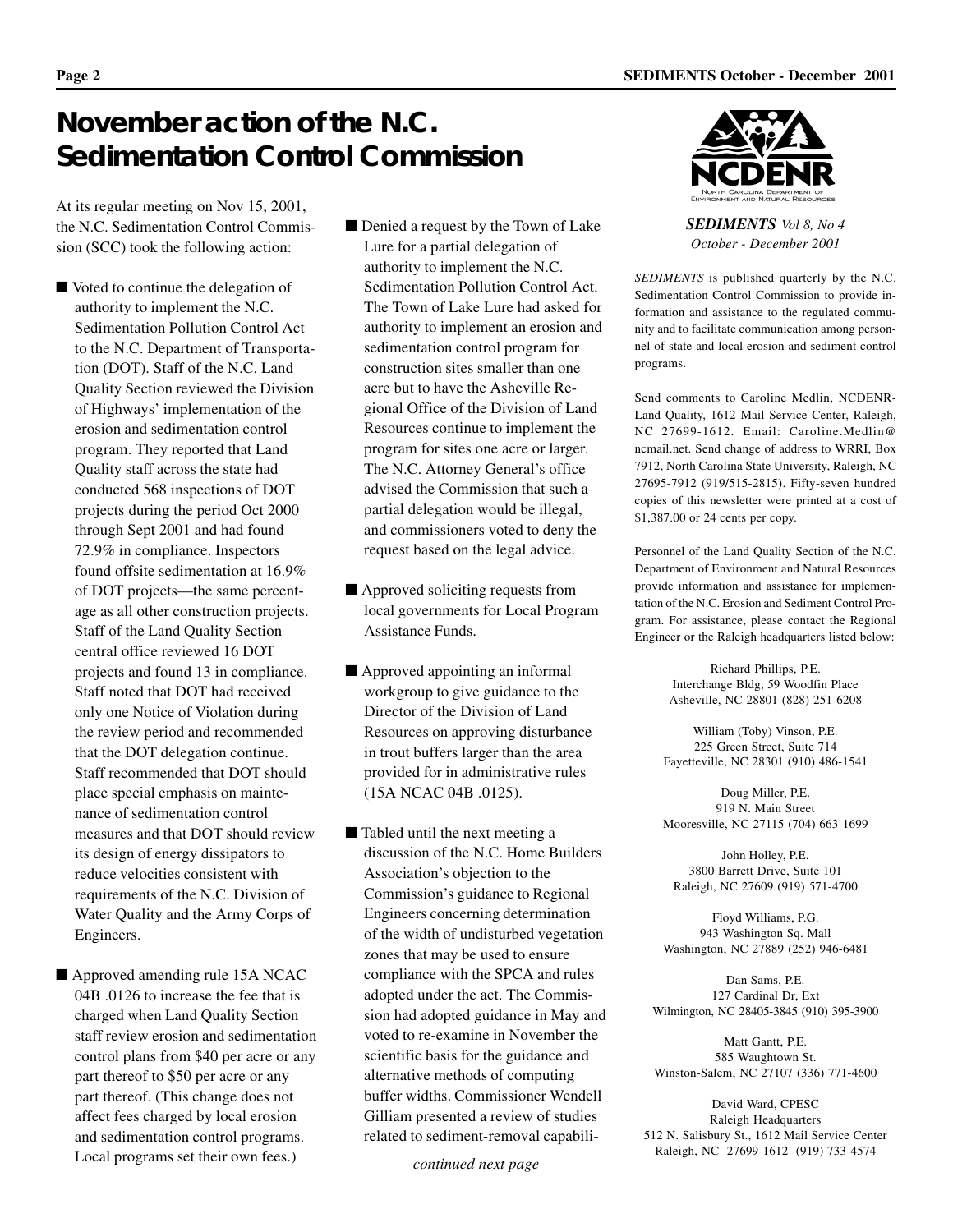The North Carolina Sedimentation Control Commission

The Sedimentation Control Commission (SCC) was created to administer the Sedimentation Control Program pursuant to the N.C. Sedimentation Pollution Control Act of 1973 (SPCA). It is charged with adopting rules, setting standards, and providing guidance for implementation of the Act. The composition of the Commission is set by statute to encompass a broad range of perspectives and expertise in areas related to construction, industry, government, and natural resource conservation and quality. All members are appointed by the Governor and serve three-year terms, except for the Director of the Water Resources Research Institute of The University of North Carolina, who serves as long as he remains Director. The chairman of the SCC is named by the Governor.

Chairman: Kenneth H. Reckhow Durham Director of Water Resources Research Institute

Commissioners:

Daniel V. Besse Winston-Salem Rep. N.C. Environmental Management Com.

> John R. Bratton Knightdale Rep. N.C. Mining Com.

Donnie W. Brewer Greenville Rep. Professional Engineers of N.C.

James Ferguson Clyde Rep. N.C. Soil and Water Conservation Com.

Phillip Ray Gibson Asheville Non-governmental conservation representative

> J. Wendell Gilliam Raleigh Rep. NCSU Dept. of Soil Science

> > Ray B. Killough Matthews Rep. N.C. public utilities

Joseph A. Phillips Raleigh Non-governmental conservation representative

Kyle Sonnenberg Southern Pines Rep. Association of County Commissioners/ N.C. League of Municipalities

Ralph Stout Greensboro Rep. Carolinas Associated General Contractors

F. Roger Watson Asheville Rep. N.C. Home Builders Association

ties of vegetative buffers of various widths. Lisa Martin of the N.C. Home Builders Association told the Commission that it is the position of the Association that the guidance has the effect of a rule and that the commission should go through the rulemaking process to put it into place. After hearing advice from its attorney, Jennie Mau of the Attorney General's Office, the Commission voted to retain the guidance but hold discussion with the Home Builders Association at the February meeting.

■ Set dates for Commission meetings in 2002 as follows: February 20, May 7, August 7, and November 6. All meetings are scheduled to take place in the Ground Floor Hearing Room of the Archdale Building on Salisbury Street in downtown Raleigh.

## **North Carolina Erosion and Sediment Control Field Manual is available**

The Land Quality Section of the N.C. Division of Land Resources has received a new supply of the **revised** N.C. Erosion and Sediment Control Field Manuals. This is a complement to the larger design manual intended as a field reference in the construction process.

Current holders of the manual will receive a revision packet in the near future.

Some cost-cutting measures and a new printer have brought the price for the manuals down to \$13.00. To order, send your request and a check made payable to "N.C. Department of Environment and Natural Resources" to:

> **N.C. Land Quality Section 1612 Mail Service Center Raleigh, NC 27699-1612**

# **Muddy Water Essay Contest State winner will receive \$1,200**

The incentive for N.C. high school students to learn about and write about erosion and sedimentation is larger this year. The state winner will take home a check for \$1,200.

Students in any charter, public, or private high school or equivalent program in North Carolina are eligible to submit an essay to the Muddy Water Essay Contest. Essays should be on the process of soil erosion and sedimentation, the biological and economic impacts of these processes, or how to control erosion and prevent sedimentation.

Land Quality Regional Offices should receive entries from schools in their regions by February 15. Materials on this contest have been widely distributed throughout North Carolina, but brochures are still available from the Land Quality Section at (919) 733-4574.

Judging is conducted by the N.C. Division of Land Resources, Land Quality Section in cooperation with the Department of Public Instruction, Science and English Sections. Regional winners will present their essays to a panel of judges on April 17, and state winners will be selected and announced at an awards luncheon at that time.

Each student and teacher submitting an essay will receive a certificate of appreciation. Each regional winner will receive \$120, with the regional winners' teachers receiving \$100, and the regional winners' schools receiving \$80. The state 1st place winner will receive \$1,200, with the state winner's teacher receiving \$1,000 and the winner's school receiving \$800. Second place state winner will receive \$600, with the teacher receiving \$500 and the school receiving \$400. Third place state winner will receive \$300, with the teacher receiving \$250 and the school receiving \$200.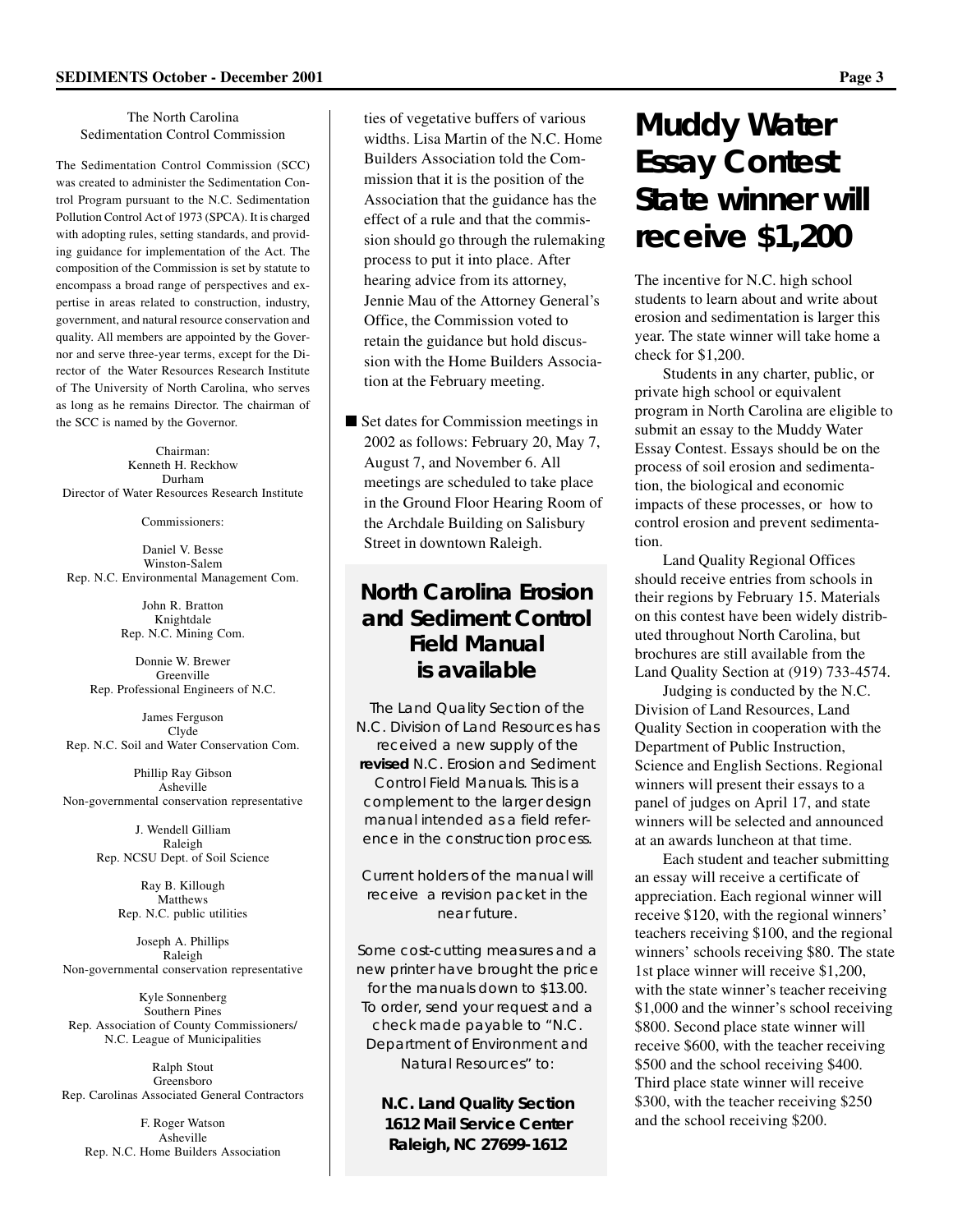# **Grants available to help local governments start or enhance erosion and sediment control programs**

The North Carolina General Assembly is currently providing \$151,357 per year for cost sharing with local governments to start new erosion and sedimentation control programs or to help existing programs improve their effectiveness.

The N.C. Sedimentation Control Commission has adopted the following criteria for awarding of cost-sharing funds:

■ Local government entities (i.e. county or municipal government) with a locally adopted erosion and sedimentation control ordinance are eligible

Funds. ■ A minimum 60% local match is

for the Local Program Assistance

- required. The State match of 40% will be available for an 18-month period.
- Grants may be used for (1) start-up funds for new local programs salaries, equipment, training, legal expenses, public awareness or other appropriate program needs; and (2) supplemental funds for existing or expanding local programs salaries, equipment, training, legal/enforcement expenses,

### **Agricultural Sediment Initiative** *continued*

Subsequently, 33 Soil and Water Conservation Districts completed on-theground surveys in the watersheds of 56 impaired stream segments. Surveys indicated that agriculture was not a continuing source of sediment problems in about half the stream segments, and districts recommended that agricultural sediment be removed as the problem parameter for those segments. Agricultural sediment was confirmed as the problem parameter for about half the 56 stream segments.

#### **Funding the initiative**

Based on input from participating districts, the DSWC estimated that installing BMPs to clear up sediment problems in all the 303 (d) streams where agriculture was determined to be a source would cost more than \$36 million. Since an effort of that magnitude was clearly infeasible, DSWC used surveys to select priority stream segments based on the seriousness of the problems indicated and developed a proposal to the Clean Water Management Trust Fund (CWMTF) to fund work in the priority segments. The scope of DSWC's first proposal—\$11 million to fund work in 17 impaired stream segments—was considered too expensive. The proposal that finally went to

the CWMTF trustees for consideration asked for just under \$4 million to do BMP implementation and restoration work and to fund water quality monitoring by the U.S. Geological Survey in the Haw River (Cape Fear Basin) in Alamance County and the Ararat River (Yadkin-PeeDee Basin) in Surry County. In both watersheds, the N.C. Wetlands Restoration Program has committed to assist with stream bank restoration and the establishment of functional riparian buffers.

At its September meeting, the N.C. Soil and Water Conservation Commission allocated \$1 million of Agriculture Cost Share Program funds to address agricultural sediment issues in seventeen impaired stream segments.

In November, the CWMTF awarded \$1 million to DSWC to begin the Agricultural Sediment Initiative. According to David Williams, Chief of Nonpoint Source Programs with DSWC, with the lower level of funding, the schedule for implementing BMPs will be delayed or the scope of the proposed project will have to be narrowed. The DSWC will continue to seek funding to accelerate the program and will coordinate program resources with the SCC and the SWCC.

or other appropriate program needs.

- Grant applications will be evaluated on their potential to achieve the principal objectives of the N.C. Sedimentation Control Commission.
- Priority will be given to programs shown to be (1) consistent with N.C. Basinwide Water Quality Plans, (2) capable of providing measurable results, (3) capable of providing other resources, (4) qualified to implement and enforce a local erosion and sedimentation control ordinance. Consideration will also be given to assessment of regional need by Land Quality Section Regional Offices and to assessment of state need by the Land Quality Section Central Office.

Interested local governments may obtain an application package by calling the Land Quality Section Central Office at (919) 733-4574. The application package is also available in pdf format at website: http://www.dlr.enr.state.nc.us/ forms/lpgrant.pdf.

The deadline for applications for the 2002 grant cycle is January 10, 2002.

# **Personnel and organizational changes**

- **David Ward, CPESC,** has been promoted to State Sedimentation Specialist.
- **James Caldwell, E.I.** is the new Assistant Dam Safety Engineer in the N.C. Division of Land Resources Central Office in Raleigh.
- **Clinton Cook, E.I.** is the new Assistant Regional Engineer in the Mooresville Regional Office.
- **Cindy Saftit** is the new Environmental Technician in the Mooresville Regional Office.
- The N.C. Division of Land Resources is now home to two new sections, the **N.C. Geodetic Survey** and the **Center for Geographic Information and Analysis (CGIA)**.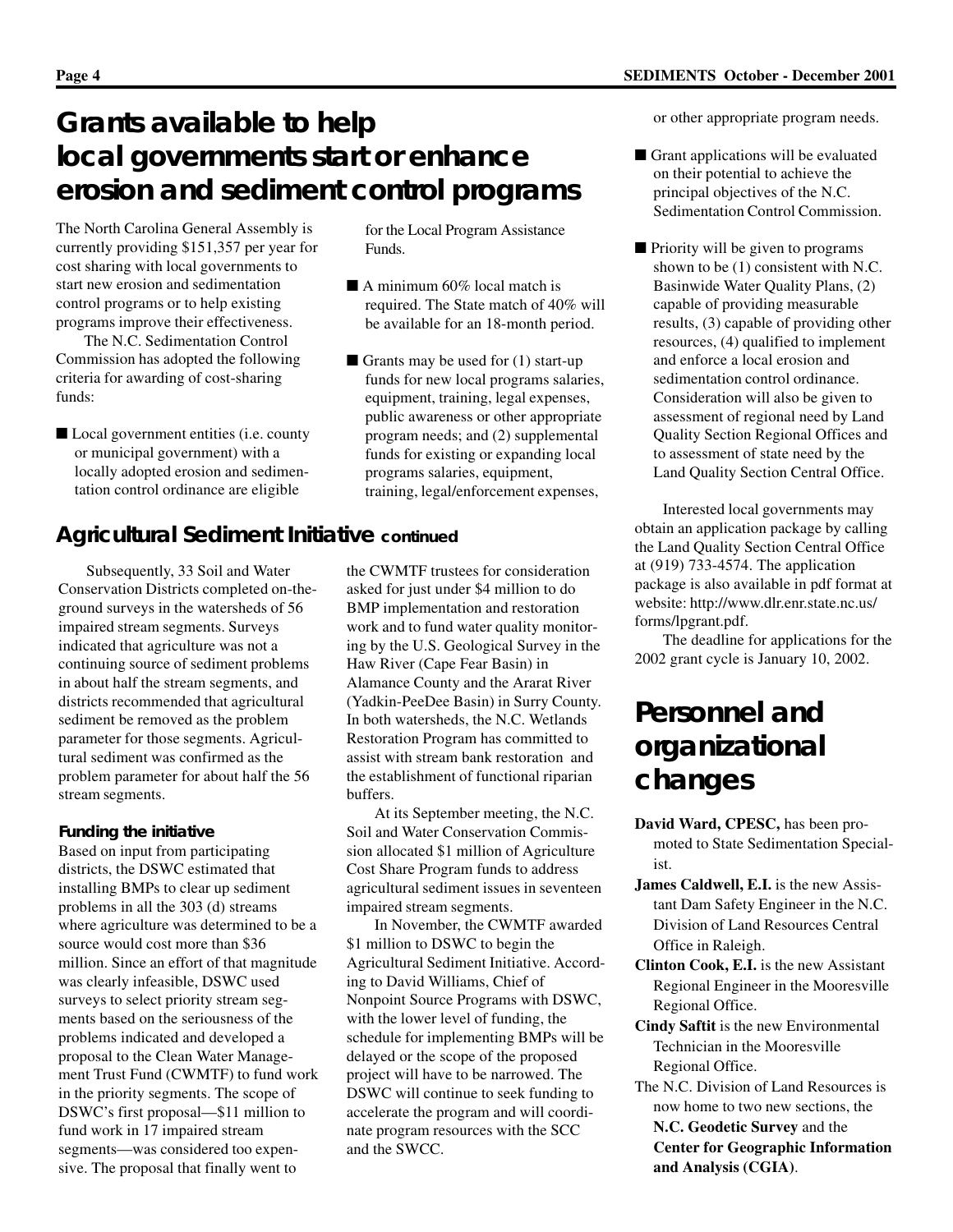# **Study indicates minimum tillage could drastically reduce agricultural sediment**

After two years of monitoring sediment loss from side-by-side fields under conventional tillage and minimum tillage, Drs. Carlyle Franklin and Dennis Hazel are convinced that minimum tillage could eliminate much of the agricultural sedimentation problem. Unfortunately, this research on tobacco fields in the N.C. Piedmont also showed that yields are initially reduced from minimum tillage relative to conventional tillage.

"This is a very promising approach to agricultural sedimentation," said Franklin, "if we could just find a way to economically implement it."

At NCSU's Oxford Research Station Franklin and his colleagues sampled runoff from conventionally tilled tobacco—planted in replicated plots that were disked, harrowed and bedded versus replicated plots of tobacco that were planted into the residue of killed rye grain. They sampled runoff during the 1999 and 2000 growing seasons and analyzed samples for nutrients and for total suspended solids (TSS). They found that sediment yields (as measured by TSS) from fields under conventional tillage was 6 to 8 times greater than those from fields under minimum tillage.

After harvesting the tobacco from their experimental plots, the researchers found that the yield was about 185 pounds per acre (about \$300 per acre) less for the minimum tillage plots than for the conventional tillage plots. However, they also found that yields from both plots were significantly below what is typical for the region. Hazel said that is probably because the researchers used less nitrogen fertilization than farmers typically do.

Franklin said that after several years under minimum tillage, yields should increase because of better soil conditions. But, to be encouraged to adopt minimum tillage farmers need payments for the years when they are giving up higher yields. For tobacco—the most aggressively cultivated crop in the state—payments would have to be substantial to make up for lost yield, and

they might have to continue for 6 to 8 years.

According to David Williams, Chief of Nonpoint Source Programs with the N.C. Division of Soil and Water Conservation (DSWC), N.C.'s Agriculture Cost Share Program provides incentive to farmers to adopt minimum tillage at three levels: annual, three-year, and longterm. Under the longterm plan, farmers who agree to maintain 80% vegetative cover all

year for 5 years can get a one-time, upfront payment of \$125 an acre.

The ACSP also recognizes the risk of reduced yields and cultural inertia that

high-value crops (e.g. peanuts, tobacco, and vegetables). Producers of these crops who will commit to use minimum tillage and maintain 50%

inhibit adoption of minimum tillage

vegetative cover for three years can receive a one-time incentive of \$250 per acre for peanuts and \$500 per acre for tobacco and vegetables.

According to Steve Coffey with DSWC, North Carolina had about 4.8 million acres—or about 30% of all cropland—under

minimum tillage (also called conservation tillage) in 2000. Nationwide, 17.5% of all crops were under minimum tillage in 2000.

# ADVANCED EROSION AND SEDIMENT **CONTROL SEMINARS**

**February 19-20, 2002 Four Points Sheraton** Raleigh, NC

March 12-13, 2002 Holiday Inn Select Hickory, NC

**Purpose:** This seminar is presented to update design professionals who develop erosion and sedimentation control plans—including engineers, landscape architects, and surveyors—on regulations related to erosion and sedimentation control and present new design concepts and approaches. Thirteen (13) PDHs are available to professional engineers and land surveyors, and 10 continuing education units are available to landscape architects for completion of both days.

**Fee**: \$125.00. Covers materials, breaks, and lunches.

**Deadline**: Registrations will be taken on a first-come, first-served basis, but no registrations will be taken after February 1, 2002, for the Raleigh workshop and February 28, 2002, for the Hickory workshop.

For additional information and a registration form go to website: **http://www2.ncsu.edu/ncsu/CIL/WRRI/erosionseminars.html**

#### Sponsored by

N.C. Sedimentation Control Commission; Land Quality Section, Division of Land Resources, N.C. Department of Environment and Natural Resources; and Water Resources Research Institute of The University of North Carolina